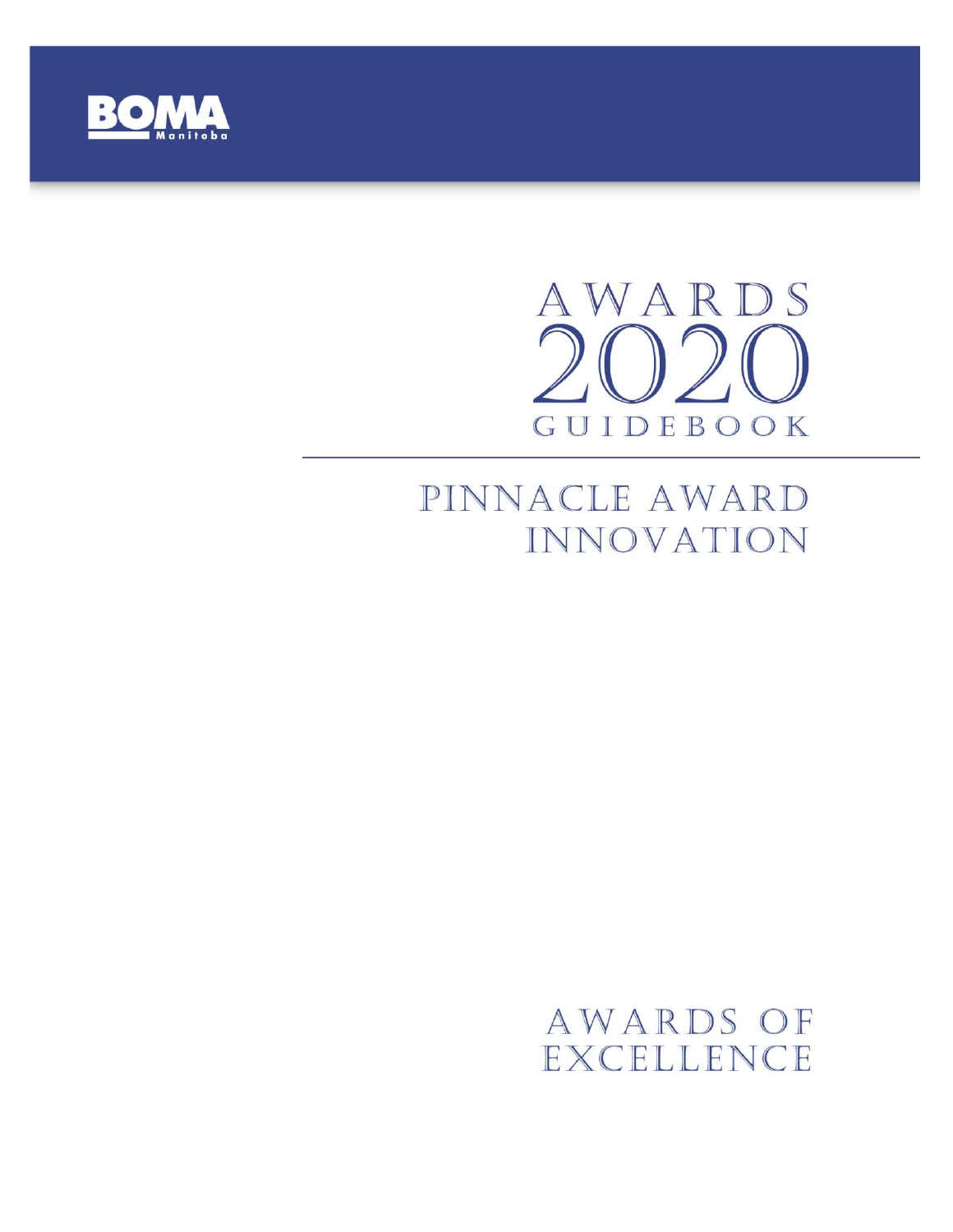

#### **Pinnacle Award for Innovation**

The purpose of the Pinnacle Award for Innovation is to recognize and promote innovation in the Commercial Real Estate Industry; whether it is a uniquely beneficial program, product or service, a better way to solve specific needs or an ingenious way to keep customers happy.

#### **Eligibility and Judging**

- Entries are to be submitted on a self-nominating basis;
- Judging of the entry will be based on your written submission and meeting of all submission requirements as listed in the Submission Guidebook. Telephone interviews with your client or employee references will also be conducted by our judging team;
- Entrants must be BOMA Manitoba members in a good standing.

#### **Pinnacle Award (National)**

The winner is eligible to enter the 2020 BOMA Canada national awards competition. For more information, please visit www.bomacanada.com

#### **Submission Deadline**

Formal submission must be received by 4 p.m. on Friday, March 27, 2020.

#### **Written Submission (see Section A for details)**

- 1. A cover sheet stating the following must be included: Name of Property Owner/Management Company or Service/Supplier Company as well as the name, phone number, and address of the person who will receive all correspondence.
- 2. The written portion of the submission must be maximum of 5 pages (single side of a sheet of paper in Arial 10 point type) Additional material/appendices may be considered. **We require 3 printed copies of submissions, spiral bound or presented in a binder**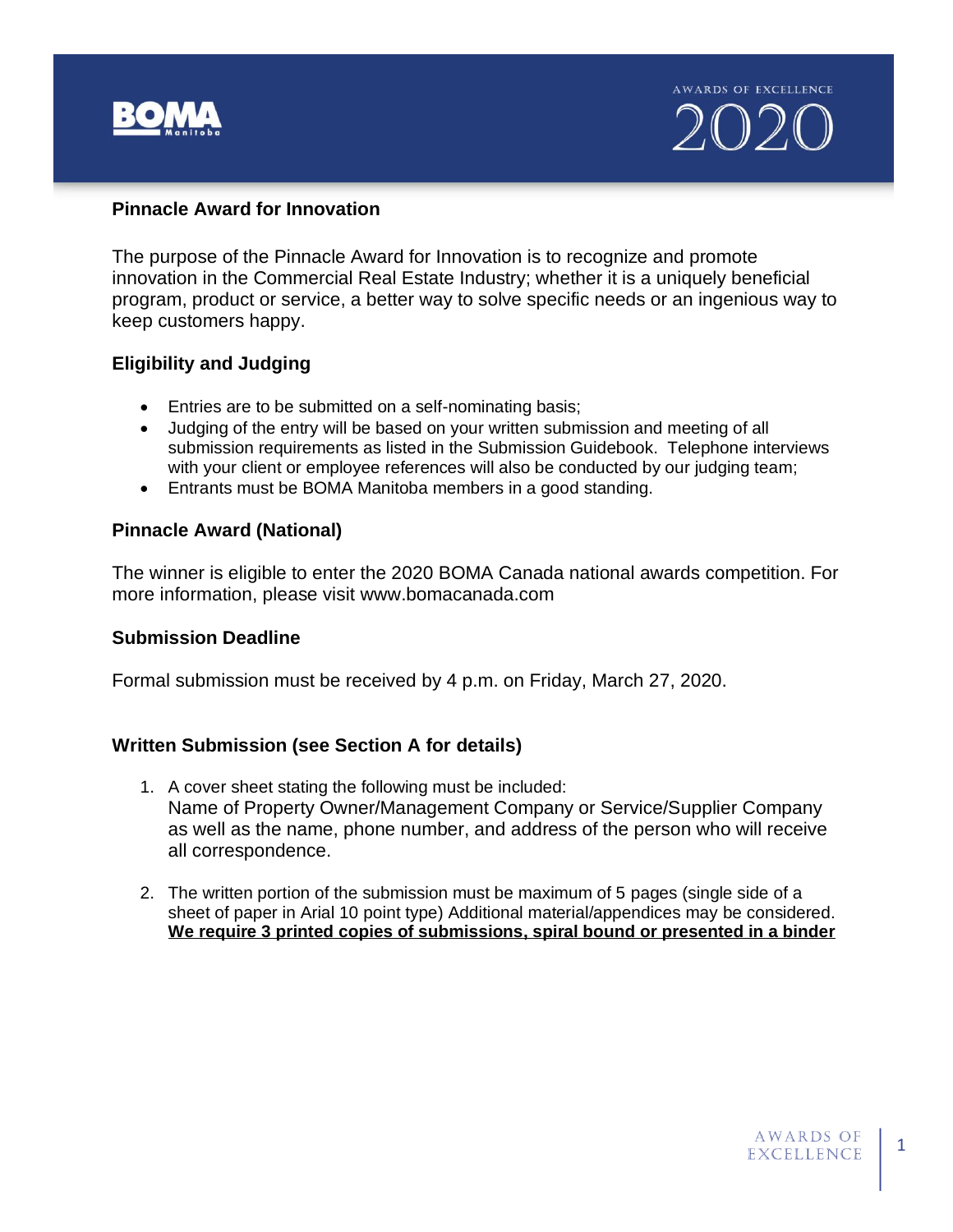

### **Logo**

A high-resolution JPG/TIFF copy of your corporate logo must be provided on CD, flash drive, or via email.

#### **Photographs**

A high-resolution JPG/TIFF copy of your team photos(s) must be provided on disk or via email.

# **Section A - Written Submission**

Your written submission should support your firm's positive customer service attributes that you want to impress upon the judges, and it should make note of specific details that deserve merit.

**The written submission should be brief (maximum five pages) and address the following (below). However, the format is open and you are encouraged to include any information – as appendices – that you feel will assist the judges**:

- 1. Describe how innovation is encouraged and rewarded in your company.
- 2. Describe the innovative program, product or service, how it is unique, and how it benefits the Commercial Real Estate Industry
- 3. Describe how this has benefited your company and/or your clients\*, and the impact it has on business. How does the innovation make the building owner/manager's or customer's job easier, less stressful or more productive? Has it increased your company's or your client's\* efficiency, productivity and/or revenue?
- 4. Describe how you included employee and/or customer input into the development of the innovation
- 5. Identify key clients where this innovation is applied or implemented.

# *Section B – Interviews*

A survey will be conducted by the judges of your client(s) or employees and contractors. The survey questions will be based on the answers provided in Section A, Question #4 (above).

- 1. Provide client name(s), position, and contact number.
- 2. Provide employee list with names, positions and contact numbers.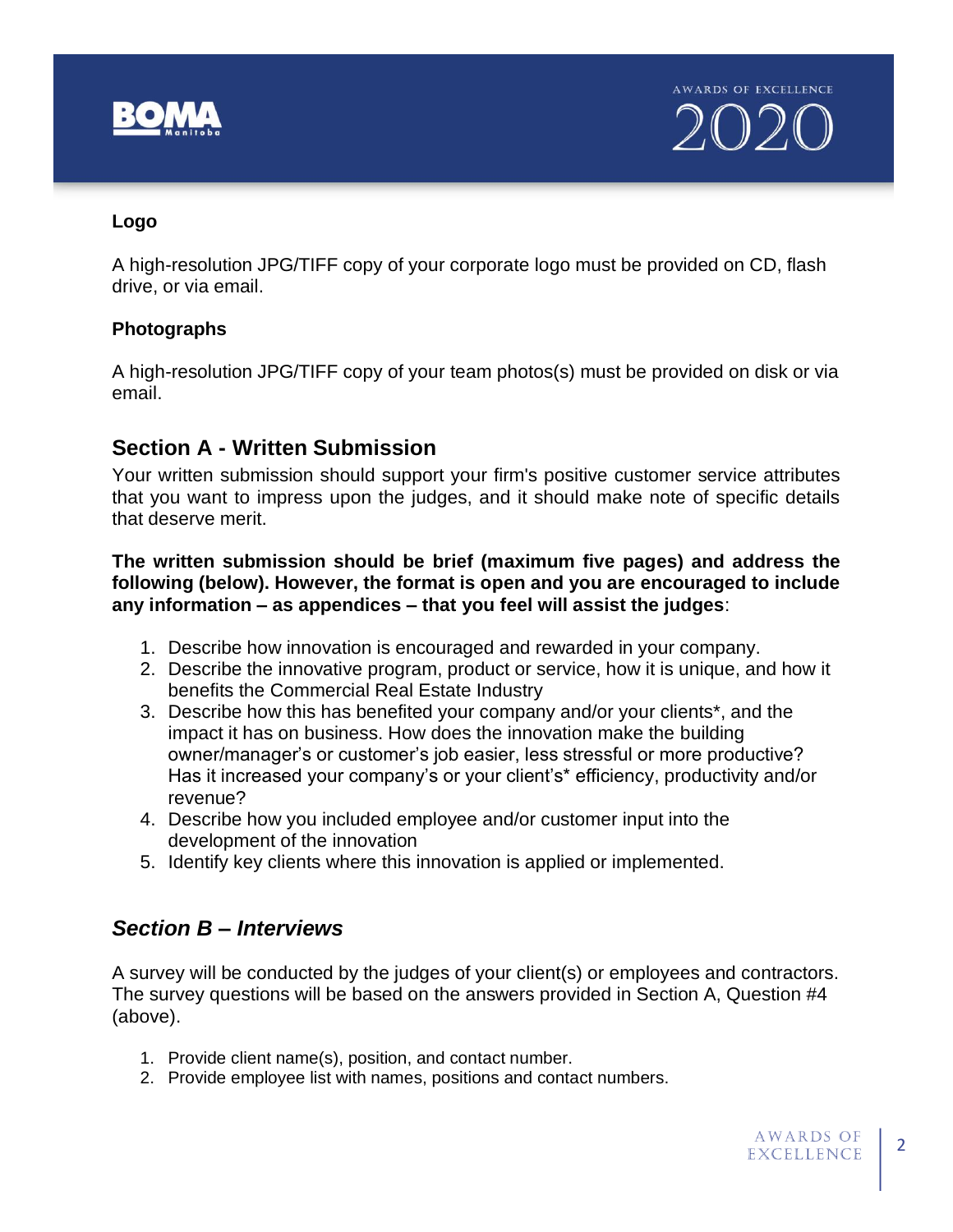

# *Section C - Site Visit*

A mandatory site visit will be coordinated in order for the judges to visit your location and/or corporate head office.

Please provide the judges with a board room/meeting space at your business location, where they may review the submissions and any other supporting documentation that you wish to provide. Please also have a member of your team available for questions as needed. The site visit will be limited to one hour.